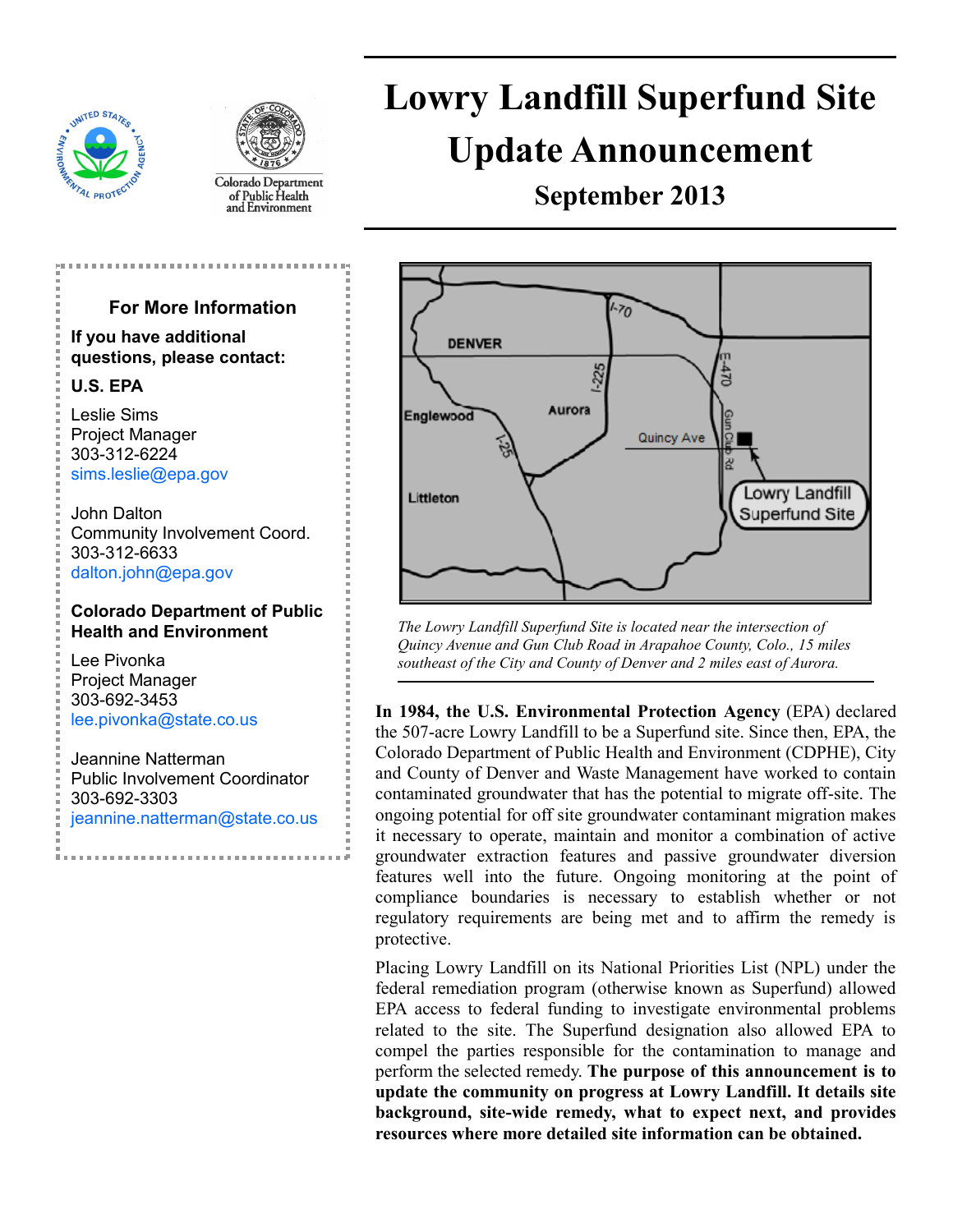# **Site Background**

Beginning in the 1970s, EPA and other parties began investigating the site because of complaints from nearby residents about odors, disposal practices and health concerns.

In 1980, Lowry Landfill restricted its operations to municipal waste disposal. In 1990, landfill operations stopped to allow site remedial activities to proceed without interference.

## **Selecting the Site Remedy**

After investigating the extent of contamination at the site, evaluating the potential risks the site posed to human health and the environment, and considering various strategies for cleaning up the site, EPA and CDPHE signed a Record of Decision (ROD) on March 10, 1994.

The ROD for Lowry Landfill is designed to protect the surrounding environment by preventing contaminants from moving off the site, preventing uncontaminated groundwater from coming onto the site, and preventing human exposure to landfill gas, waste-pit liquids and contaminated groundwater.

The site-wide remedy uses containment, collection, treatment and monitoring to address contamination at the site. It also includes deed restrictions and environmental covenants to restrict land and groundwater uses. The ROD requires that appropriate contingency measures be implemented if performance standards are not met.

Contaminated groundwater is collected and treated on site. Contaminated seepage and surface water are contained by a drainage and underground collection system. Landfill gas is contained through active collection and thermal treatment at an on-site gas-toenergy plant.

The remedy involves utilization of underground barrier walls (slurry walls) and groundwater collection systems to contain and transfer highly-contaminated groundwater to an onsite water treatment plant where it is treated before being discharged to a sanitary sewer system. Additionally, the remedy includes extraction of non-aqueous phase liquids from the three waste pits located outside of the landfill mass, and collection and conversion of landfill gas to provide an alternative energy source.

The use of landfill gas at the site is a component of EPA's Landfill Methane Outreach Program. The power plant, constructed in 2008, uses landfill gas to fuel four internal combustion engines that generate electricity

that is then made available to a local utility company. The resultant 3.2 megawatts of electrical power is enough to supply approximately 3,000 households.

The Denver Arapahoe Disposal Site (DADS), which is adjacent to the Lowry Landfill, is operational and still accepts waste from a large portion of Denver and surrounding areas. DADS is a separate, municipal solid waste facility and is not included as part of the remedial action related to the Lowry Landfill Superfund Site.

# **Reviewing the Remedy**

EPA requires proactive monitoring programs to review the status of the remedy at the Lowry Landfill. An ongoing monitoring program at the site ensures compliance with performance standards as defined in the ROD.

EPA reviews site data and performs comprehensive reviews of the remedy every five years to ensure that the remedy is functioning as intended and remains protective of human health and the environment. The most recent five-year review inspection was completed at the site in September 2012. The remedy was determined to be functioning as intended and protective of human health and the environment.

A copy of the 2012 five-year review report, detailing the findings from the inspection, is available to the public. (See "Where can I get more information?" on page 4 of this announcement to find out how to obtain a copy of the report as well as other information related to the Lowry Landfill Superfund Site.)

## **Groundwater Containment Remedy**

The groundwater containment remedy is protective of human health because humans are not exposed to unacceptable groundwater contaminant concentrations at or in the vicinity of the site. Monitoring performed between 2003 and 2006 detected the organic chemical 1,4-dioxane and nitrates in shallow monitoring wells due north of the north boundary barrier wall. 1,4 dioxane was detected in groundwater as far as 2.4 miles north of the barrier wall.

EPA evaluated the health risk associated with public exposure to these chemicals at the concentrations detected and found no significant health risk associated with either surface water or groundwater.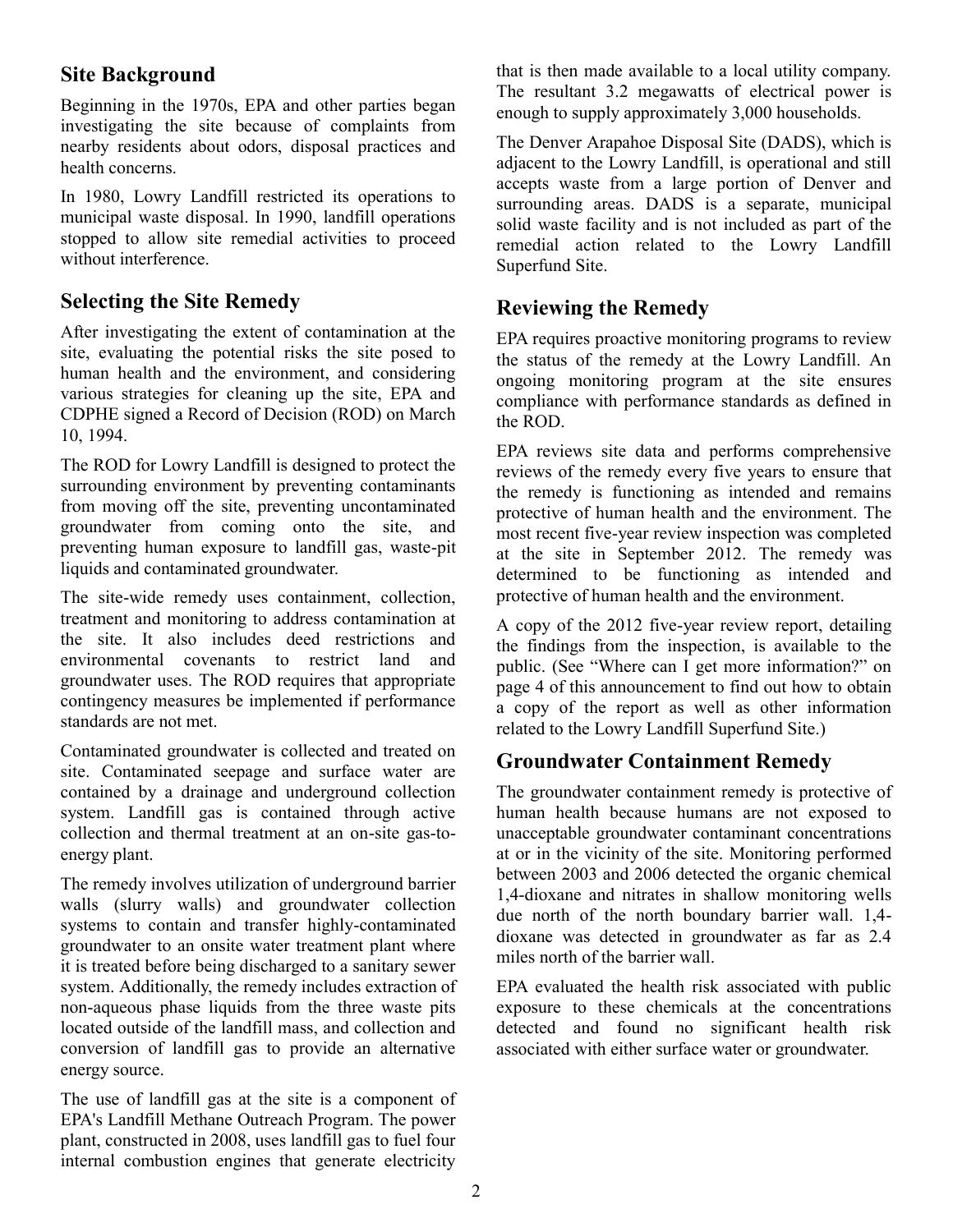

*1,4-Dioxane Plume Map*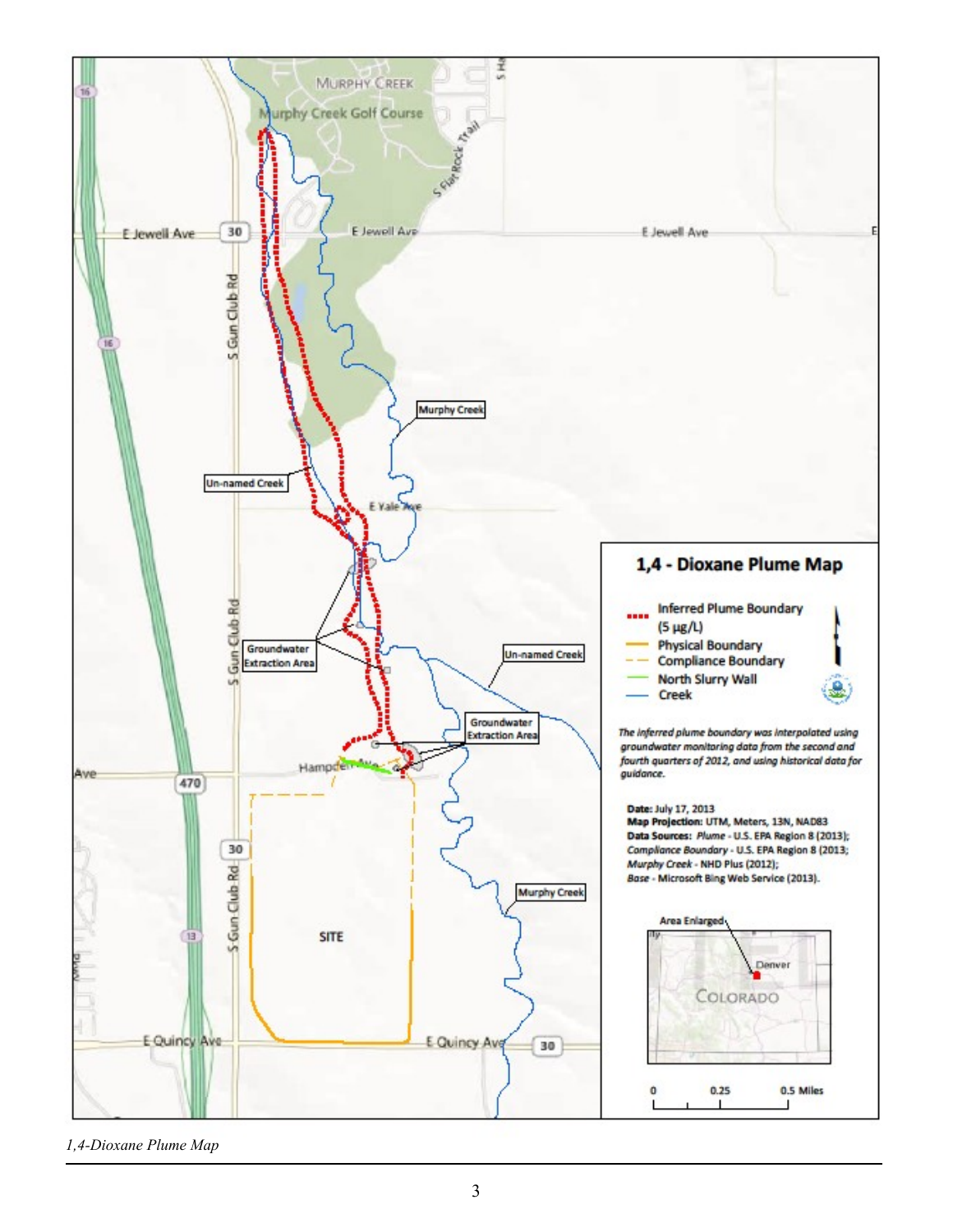To minimize the potential for additional offsite contaminant migration, EPA required the responsible parties implement an extraction and treatment response action immediately north of the site. To that end, several groundwater extraction wells in the area of the plume are currently removing contaminated groundwater which is then treated at the on-site water treatment plant. The response action is on-going and appears to be effective in reducing 1,4-dioxane concentrations in the plume in the groundwater plume.

In 2008, EPA issued a fact sheet indicating that the chemical 1,4-dioxane found in shallow groundwater north of the Lowry Superfund Site does not pose a health threat because:

- The shallow groundwater is not used for drinking water;
- Nearby domestic wells have been sampled and do not contain 1,4-dioxane. These wells are hundreds of feet deep and do not extract water from the shallow groundwater;
- The contaminated groundwater is not located under or immediately adjacent to any existing Murphy Creek subdivision residences. It is on the west edge of the Murphy Creek Golf Course;
- Even if future homes were built directly above the plume, 1,4-dioxane in groundwater does not evaporate and move through soil into buildings; and
- Aurora drinking water is not connected to the surface water in Murphy Creek, or to the contaminated groundwater.

#### **Additional Resources**

As regulators, EPA and CDPHE have primary responsibility for ensuring the effectiveness of the remedy and providing updates to the public on the progress of the cleanup. Other resources are also available where information can be obtained about the site, including from the following:

The Tri-County Health Department serves residents of Arapahoe, Adams and Douglas counties with information related to public health and environmental concerns.

EPA awards Technical Assistance Grants (TAGs) to citizen groups to help them understand and be involved with site-related decisions. A TAG has been awarded to Citizens for Lowry Landfill Environmental Action Now (CLLEAN).

Additionally, during every five-year review, Community Involvement Coordinators from EPA and CDPHE interview citizens, city and county officials,

responsible party representatives, homeowners and homeowner association officials in the area for their opinion and impressions of the work performed.

# **Recently Completed Activities**

**September 2012** – EPA completed the third five-year review (FYR) of the Lowry Landfill site. Documented in the report were recommendations and follow-up actions for issues that needed to be addressed but did not, at the time, impact the protectiveness of the remedy. The remedy was determined to be protective of human health and the environment.

**November 2012** – EPA completed a follow-up inspection in response to findings from the September 2012 FYR which identified shallow animal borings and surface settling along the lower edges of the landfill cap.

**August 2013** – EPA completed an addendum to update the Lowry Landfill Site Community Involvement Plan (CIP). One of the main goals of the CIP is to ensure the public has access to accurate and timely information needed to understand the project as it moves forward.

**August 2013** – Construction activities are underway to make repairs to the landfill cap. This action is in response to the November 2012 inspection that identified shallow animal borings and surface settling at the cap. According to the WSDs, all repairs should be completed by the end of Autumn 2013.

## **What Happens Next?**

Today, the multiple components that make up the remedy are in place and certified as construction complete by EPA. The site is currently in "operation and maintenance" mode, meaning the monitoring and treatment of groundwater will continue into the foreseeable future and landfill gas treatment will continue until it is no longer generated at quantities that need to be controlled.

The 1,4-dioxane groundwater response action is ongoing and will continue to address mitigation/response actions at the northern boundary of the site.

EPA will continue to conduct mandatory five-year reviews to ensure that containment actions are protective of human health and working as intended.

Any future use of the site will be required to be compatible with the remedy, comply with environmental covenants and meet all related land use restrictions.